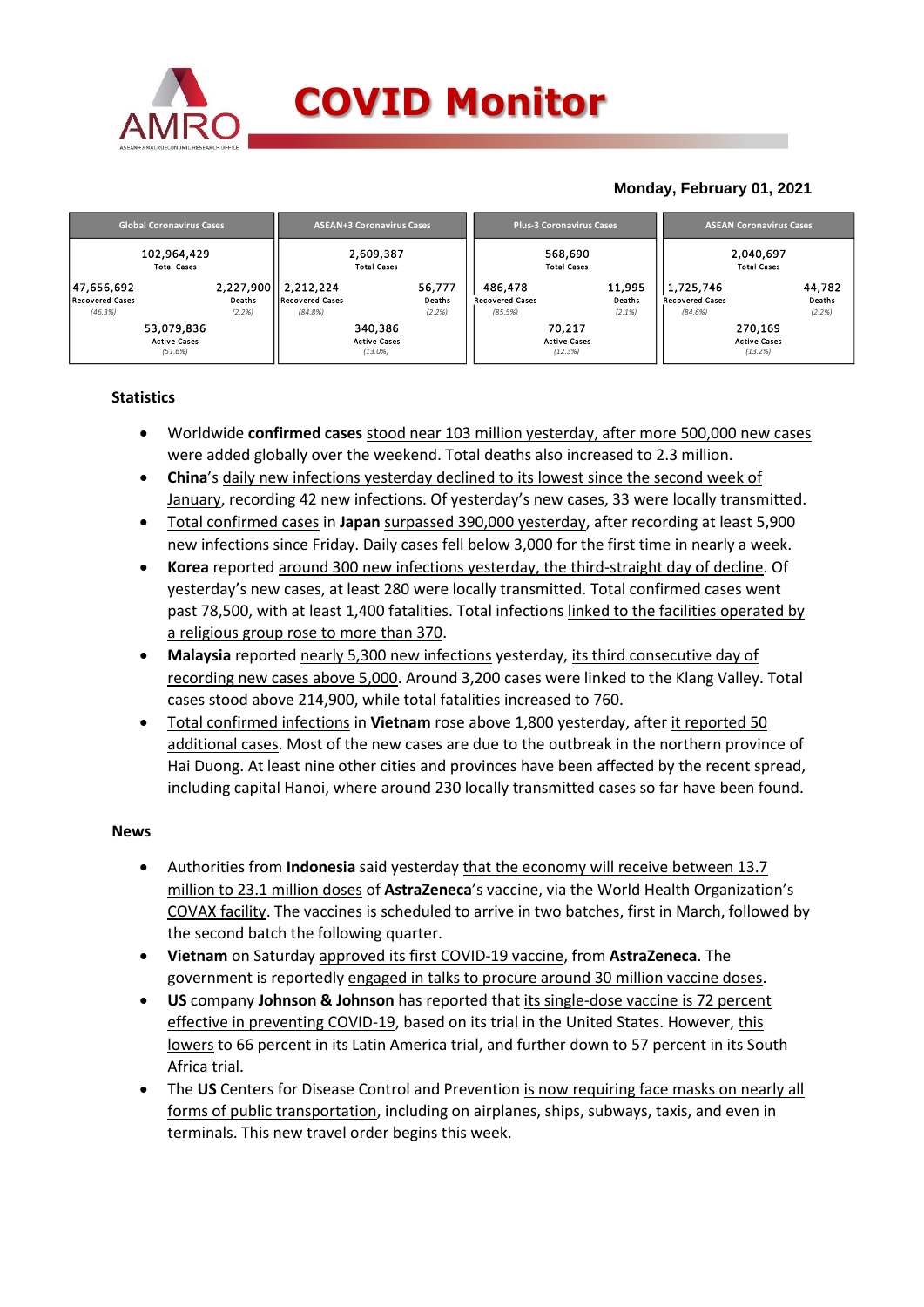

#### Overview of Confirmed COVID-19 Cases

|                      | <b>Total</b> | Cases per 1M | <b>New</b>     | <b>New Cases</b> | <b>New Cases</b> | <b>ANew</b>    | ∆% New         | <b>Total</b>  | <b>New</b>     | Fatality        | <b>Total</b> | <b>Recovery</b>          | <b>Active</b>  | <b>Resolved</b> |
|----------------------|--------------|--------------|----------------|------------------|------------------|----------------|----------------|---------------|----------------|-----------------|--------------|--------------------------|----------------|-----------------|
| <b>Economy</b>       | Cases        | Population   | Cases          | per 1M Pop.      | $(7-day, avg)^1$ | Cases          | Cases          | <b>Deaths</b> | <b>Deaths</b>  | <b>Rate (%)</b> | Recovered    | <b>Rate (%)</b>          | Cases          | cases $(%)^2$   |
| Global               | 102,964,429  |              | 383,955        |                  |                  | $-127,296$     | 0.4            | 2,227,900     | 7,987          | 2.2             | 47,656,692   | 46.3                     | 53,079,836     | 48.4            |
| ASEAN+3              | 2,609,387    |              | 23,663         |                  |                  | $-3,828$       | 0.9            | 56,777        | 442            | 2.2             | 2,212,224    | 84.8                     | 340,386        | 48.4            |
| Plus-3               | 568,690      |              | 3,065          |                  |                  | $-729$         | 0.5            | 11,995        | 72             | 2.1             | 486,478      | 85.5                     | 70,217         | 87.0            |
| <b>ASEAN</b>         | 2,040,697    |              | 20,598         |                  |                  | $-3,099$       | 1.0            | 44,782        | 370            | 2.2             | 1,725,746    | 84.6                     | 270,169        | 86.6            |
|                      |              |              |                |                  |                  |                |                |               |                |                 |              |                          |                |                 |
| China                | 89,564       | 64           | 42             | 0.0              |                  | $-50$          | 0.0            | 4,636         | $\mathbf 0$    | 5.2             | 83,310       | 93.0                     | 1,618          | 98.2            |
| Hong Kong, China     | 10,452       | 1,369        | 53             | 6.9              |                  | 25             | 0.5            | 181           | $\overline{2}$ | 1.7             | 9,423        | 90.2                     | 848            | 91.9            |
| Japan                | 390,166      | 3,103        | 2,667          | 21.2             |                  | $-652$         | 0.7            | 5,753         | 65             | 1.5             | 325,436      | 83.4                     | 58,977         | 84.9            |
| Korea                | 78,508       | 1,508        | 303            | 5.8              |                  | $-52$          | 0.4            | 1,425         | 5              | 1.8             | 68,309       | 87.0                     | 8,774          | 88.8            |
|                      |              |              |                |                  |                  |                |                |               |                |                 |              |                          |                |                 |
| Indonesia            | 1,078,314    | 3,996        | 12,001         | 44.5             |                  | $-2,517$       | 1.1            | 29,998        | 270            | 2.8             | 873,221      | 81.0                     | 175,095        | 83.8            |
| Malaysia             | 214,959      | 6,471        | 5,298          | 159.5            |                  | $-430$         | 2.5            | 760           | 14             | 0.4             | 166,049      | 77.2                     | 48,150         | 77.6            |
| Philippines          | 525,618      | 4,777        | 2,102          | 19.1             |                  | $-1$           | 0.4            | 10,749        | 80             | 2.0             | 487,551      | 92.8                     | 27,318         | 94.8            |
| Singapore            | 59,536       | 10,441       | 29             | 5.1              |                  | $-29$          | 0.0            | 29            | $\mathbf 0$    | 0.0             | 59,228       | 99.5                     | 279            | 99.5            |
| Thailand             | 19,618       | 288          | 836            | 12.3             |                  | $\overline{7}$ | 4.5            | 77            | $\mathbf 0$    | 0.4             | 12,514       | 63.8                     | 7,027          | 64.2            |
| Brunei Darussalam    | 180          | 399          | $\mathbf 0$    | 0.0              |                  | $\mathsf 0$    | 0.0            | 3             | $\mathbf 0$    | 1.7             | 170          | 94.4                     | $\overline{7}$ | 96.1            |
| Cambodia             | 466          | 28           | $\mathbf 1$    | $0.1\,$          |                  | $-1$           | 0.2            | $\pmb{0}$     | $\mathbf 0$    | 0.0             | 443          | 95.1                     | 23             | 95.1            |
| Lao PDR              | 44           | 6            | 0              | 0.0              |                  | 0              | 0.0            | $\mathbf 0$   | $\mathbf 0$    | 0.0             | 41           | 93.2                     | 3              | 93.2            |
|                      | 140,145      | 2,626        | 281            | 5.3              |                  | $-68$          | 0.2            | 3131          | 6              | 2.2             | 125072       | 89.2                     | 11,942         | 91.5            |
| Myanmar<br>Vietnam   | 1,817        | 19           | 50             | 0.5              |                  | $-60$          | 2.8            | 35            | $\mathbf 0$    | 1.9             | 1,457        | 80.2                     | 325            | 82.1            |
|                      |              |              |                |                  |                  |                |                |               |                |                 |              |                          |                |                 |
| Belgium              | 710,153      | 61,661       | 2,316          | 201.1            |                  | $-401$         | 0.3            | 21,092        | 26             | 3.0             |              | $\overline{\phantom{a}}$ |                | $\overline{a}$  |
| France               | 3,186,354    | 49,025       | 19,080         | 293.6            |                  | $-4,777$       | 0.6            | 75,673        | 195            | 2.4             |              | $\overline{\phantom{a}}$ |                |                 |
| Germany              | 2,225,659    | 26,823       | 748            | 9.0              |                  | $-16,770$      | 0.0            | 57,163        | 58             | 2.6             | 2,043,773    | 91.8                     | 124,723        | 94.4            |
| Italy                | 2,553,032    | 42,386       | 11,249         | 186.8            |                  | $-1,464$       | 0.4            | 88,516        | 237            | 3.5             | 2,010,548    | 78.8                     | 453,968        | 82.2            |
| Netherlands          | 992,075      | 57,408       | 17,300         | 1,001.1          |                  | 13,127         | 1.8            | 14,108        | 149            | 1.4             |              | $\sim$                   |                | $\sim$          |
| Spain                | 2,743,119    | 58,531       |                |                  |                  |                | ÷              | 58,319        | $\overline{a}$ | 2.1             | 150,376      | 5.5                      | 53,521         | 98.0            |
| Switzerland          | 521,320      | 60,289       |                |                  |                  |                | $\overline{a}$ | 9,381         | 11             | 1.8             | 317,600      | 60.9                     | 194,339        | 62.7            |
| United Kingdom       | 3,828,183    | 56,920       | 32,095         | 477.2            |                  | 8,820          | 0.8            | 106,367       | 796            | 2.8             |              | ٠                        |                | $\sim$          |
|                      |              |              |                |                  |                  |                |                |               |                |                 |              |                          |                |                 |
| Brazil               | 9,204,731    | 43,547       | 27,756         | 131.3            |                  | $-30,706$      | 0.3            | 224,504       | 559            | 2.4             | 8,176,373    | 88.8                     | 803,854        | 91.3            |
| Canada               | 782,467      | 20,693       | 3,695          | 97.7             |                  | $-152$         | 0.5            | 20,005        | 79             | 2.6             | 710,699      | 90.8                     | 51,763         | 93.4            |
| Argentina            | 1,927,239    | 42,309       | 4,975          | 109.2            |                  | $-1,927$       | 0.3            | 47,974        | 43             | 2.5             | 1,721,650    | 89.3                     | 157,615        | 91.8            |
| Mexico               | 1,864,260    | 14,669       | 7,030          | 55.3             |                  | $-8,307$       | 0.4            | 158,536       | 462            | 8.5             | 1,412,393    | 75.8                     | 293,331        | 84.3            |
| Peru                 | 1,138,239    | 34,677       | 5,217          | 158.9            |                  | $-8,120$       | 0.5            | 41,026        | 169            | 3.6             | 1,052,050    | 92.4                     | 45,163         | 96.0            |
| <b>United States</b> | 26,081,622   | 78,784       | 113,597        | 343.1            |                  | $-24,711$      | 0.4            | 439,335       | 1,874          | 1.7             |              | $\overline{\phantom{a}}$ |                | $\sim$          |
|                      |              |              |                |                  |                  |                |                |               |                |                 |              |                          |                |                 |
| Australia            | 28,818       | 1,109        | $\overline{7}$ | 0.3              |                  | $\overline{2}$ | 0.0            | 909           | $\mathbf 0$    | 3.2             | 26,061       | 90.4                     | 1,848          | 93.6            |
| India                | 10,757,610   | 7,855        | 11,436         | 8.4              |                  | $-1,608$       | 0.1            | 154,392       | 118            | 1.4             | 10,434,983   | 97.0                     | 168,235        | 98.4            |
| Iran                 | 1,417,999    | 16,851       | 6,268          | 74.5             |                  | $-49$          | 0.4            | 57,959        | 70             | 4.1             | 1,210,051    | 85.3                     | 149,989        | 89.4            |
| Russia               | 3,808,348    | 25,975       | 18,083         | 123.3            |                  | $-668$         | 0.5            | 72,029        | 473            | 1.9             | 3,264,611    | 85.7                     | 471,708        | 87.6            |
| Saudi Arabia         | 368,074      | 10,588       | 261            | 7.5              |                  | -9             | 0.1            | 6,375         | 3              | 1.7             | 359,573      | 97.7                     | 2,126          | 99.4            |
| South Africa         | 1,453,761    | 24,343       | 4,525          | 75.8             |                  | $-772$         | 0.3            | 44,164        | 213            | 3.0             | 1,299,620    | 89.4                     | 109,977        | 92.4            |

Data as of 31/1/2021

Source: Haver Analytics, sourced from Johns Hopkins University; AMRO staff calculations.

Notes: New cases since previous day. Δ% refers to percentage change since previous day. Fatality rate measured as deaths per confirmed infections.<br>1/ Since January 31, 2020.<br>2/ Resolved cases (i.e. non-active cases) to tot